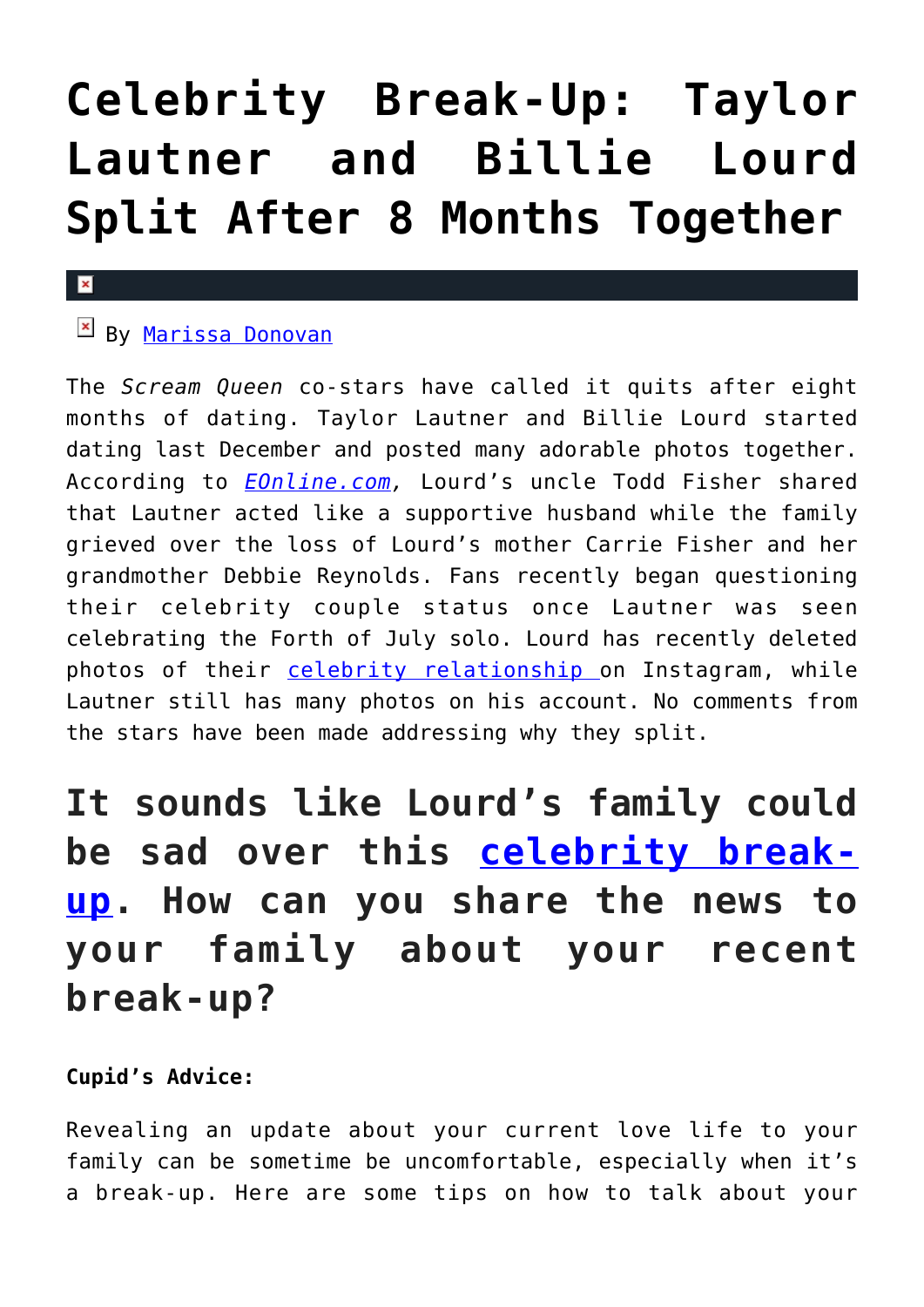recent break-up to your family:

**1. Be honest without oversharing:** Let them know your side of the story without sugar coating any details. It's always good to be honest with your family because it will make them understand what you are going through! You are allowed to leave some minor details out, because some quirks in your relationship should be between you and your ex.

**Related Link:** [Celebrity News: Taylor Lautner Says Britney](http://cupidspulse.com/114855/celebrity-news-taylor-lautner-britney-spears-set-up-jamie-lynn/) [Spears Tried to Set Him Up with Her Sister Jamie Lynn](http://cupidspulse.com/114855/celebrity-news-taylor-lautner-britney-spears-set-up-jamie-lynn/)

**2. Advise your family on how to respond:** Tell them how you would like them to act during this time. Their first reaction might be to be spiteful towards an ex. Advice them to be silent on the issue or optimistic about your future love life. This will set the overall tone on how they will respond to your break-up!

**Related Link:** [Celebrity News: Taylor Lautner Confirms Taylor](http://cupidspulse.com/113150/celebrity-news-taylor-lautner-confirms-taylor-swift-wrote-back-to-december-about-him/) [Swift Wrote 'Back to December' About Him](http://cupidspulse.com/113150/celebrity-news-taylor-lautner-confirms-taylor-swift-wrote-back-to-december-about-him/)

**3. Ask them not to bring up past memories:** Your family may have loved or hated your ex, but let them know right now is not the best time to recall past memories of the relationship. You probably have been overthinking your break-up as is, so having a family member put in their two cents doesn't help the situation. Ask them to not bring up your ex until you are ready to talk about old memories.

**Do you think this celebrity couple will get back together or do you think their relationship is officially over? Let us know in the comments!**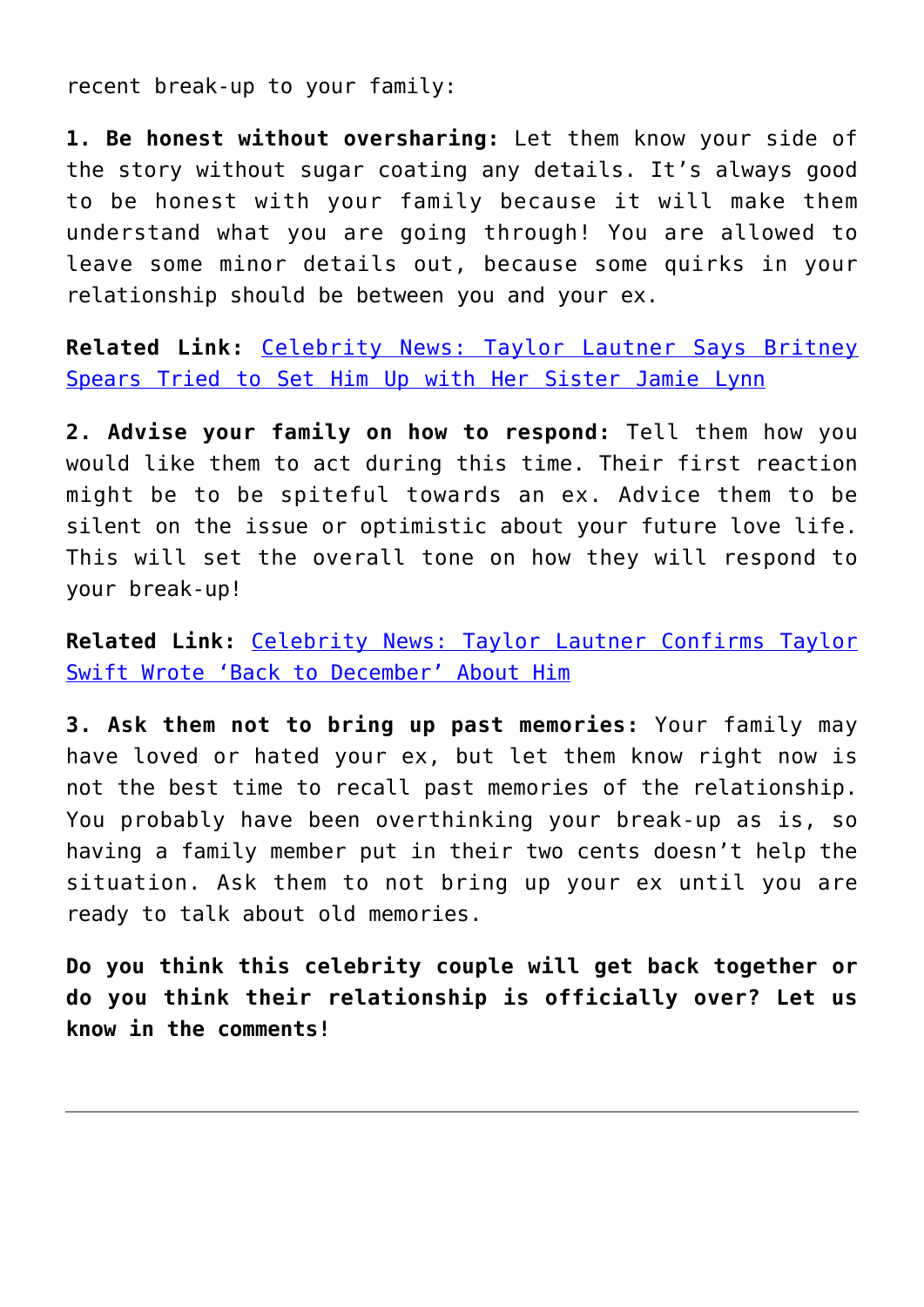# **[Celebrity News: Taylor](https://cupidspulse.com/114855/celebrity-news-taylor-lautner-britney-spears-set-up-jamie-lynn/) [Lautner Says Britney Spears](https://cupidspulse.com/114855/celebrity-news-taylor-lautner-britney-spears-set-up-jamie-lynn/) [Tried to Set Him Up with Her](https://cupidspulse.com/114855/celebrity-news-taylor-lautner-britney-spears-set-up-jamie-lynn/) [Sister Jamie Lynn](https://cupidspulse.com/114855/celebrity-news-taylor-lautner-britney-spears-set-up-jamie-lynn/)**

### $\mathbf x$

### $\boxed{\times}$  By Mallory McDonald

Our families can be known for meddling in our relationships. The same goes for famous families, and it seems like **[Britney](http://cupidspulse.com/88127/britney-spears/)** [Spears](http://cupidspulse.com/88127/britney-spears/) had her eye on her little sister Jamie Lynn Spears being in a [celebrity couple](http://cupidspulse.com/celebrity-relationships/long-term-relationships-flings/) at one point. It was John Stamos who revealed to *[UsMagazine.com,](http://www.usmagazine.com/celebrity-news/news/taylor-lautner-britney-tried-to-set-me-up-with-jamie-lynn-w442117)* "Britney tried to fix Taylor [Lautner] up with her sister one time." Lautner confirmed a few years ago that Britney did try to set the two up, but he cleared things up, admitting the two never went out. Currently, Lautner is enjoying the single life and if the right person comes along, he may be willing to try a new [celebrity relationship.](http://cupidspulse.com/celebrity-relationships/) In an interview with Oprah Winfrey, Lautner revealed what he is looking for in a relationship, "Loyalty, honesty [are important qualities]. What's really important to me is somebody who can totally let loose and pretty much be themselves and have fun."

## **In this celebrity news, the matchmaking failed. How do you successfully find a match for your friend?**

#### **Cupid's Advice:**

Matchmaking for someone else is always a difficult task,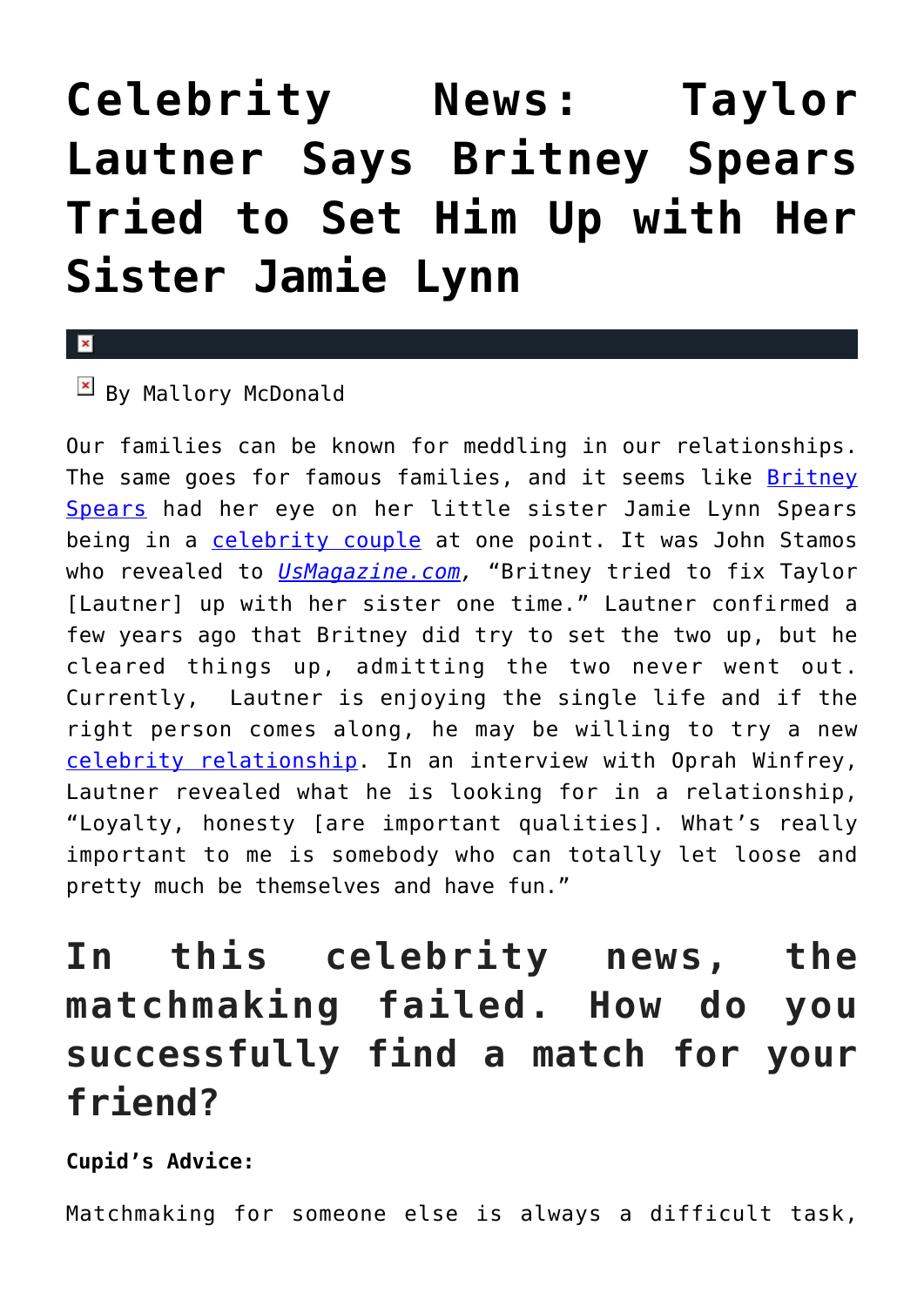because you are trying to determine what they are really looking for. Cupid is here with some advice on how to find a match for you friend:

**1. Dig deep:** To find someone who is right for your friend, you have to truly dig deep and find out what they are looking for in a partner. Don't only focus on the surface level things, but what will make them happy in the long run.

**Related Link:** [Celebrity Exes Justin Timberlake & Britney](http://cupidspulse.com/114671/celebrity-exes-justin-timberlake-britney-spears-want-to-collaborate/) [Spears Want To Collaborate](http://cupidspulse.com/114671/celebrity-exes-justin-timberlake-britney-spears-want-to-collaborate/)

**2. Step outside the box:** Whatever your friend has been doing in the past has not yet worked for them. Try to find someone who matches their immediate descriptions and would match the compatibility, but who may be something different from the people they have dated in the past.

**Related Link:** [Celebrity Break-up: 'Twilight' Star Taylor](http://cupidspulse.com/85122/twilight-taylor-lautner-celebrity-break-up-marie-avgeropoulos/) [Lautner Splits From Marie Avgeropoulos](http://cupidspulse.com/85122/twilight-taylor-lautner-celebrity-break-up-marie-avgeropoulos/)

**3. The little things are the big things:** Pay attention to the little things in the person you are trying to set your friend up with. Sometimes it is not the big qualities of a person that make a relationship compatible, but it can be the little quirky things about them.

**What do you do to match your friend with someone? Comment below!** 

# **[Celebrity News: Taylor](https://cupidspulse.com/113150/celebrity-news-taylor-lautner-confirms-taylor-swift-wrote-back-to-december-about-him/)**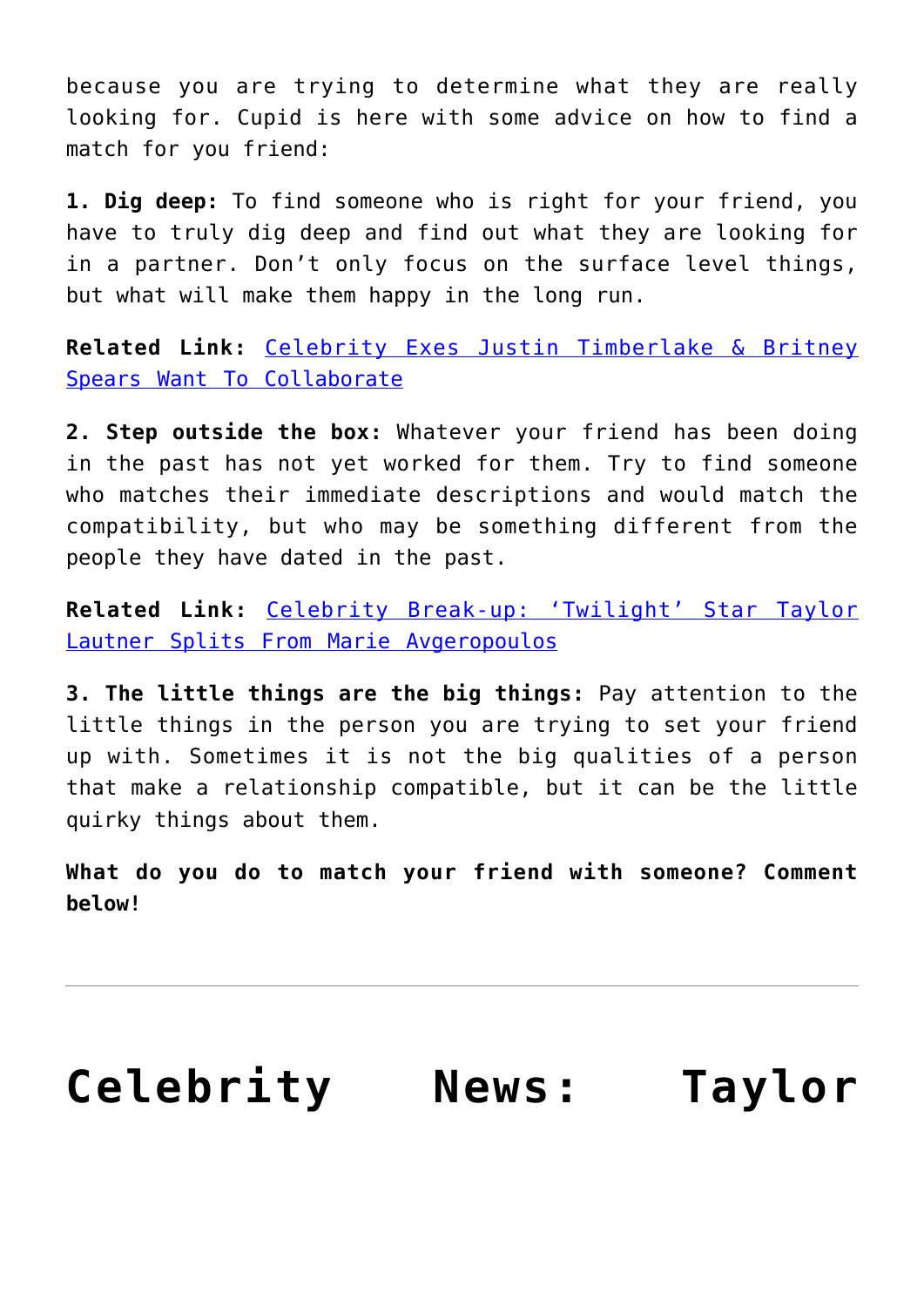# **[Lautner Confirms Taylor Swift](https://cupidspulse.com/113150/celebrity-news-taylor-lautner-confirms-taylor-swift-wrote-back-to-december-about-him/) [Wrote 'Back to December'](https://cupidspulse.com/113150/celebrity-news-taylor-lautner-confirms-taylor-swift-wrote-back-to-december-about-him/) [About Him](https://cupidspulse.com/113150/celebrity-news-taylor-lautner-confirms-taylor-swift-wrote-back-to-december-about-him/)**

#### $\mathbf x$

## By [Stephanie Sacco](http://cupidspulse.com/109033/stephanie-sacco/)

The Taylors were a memorable [celebrity couple](http://cupidspulse.com/celebrity-relationships/long-term-relationships-flings/) and were even more memorable for their break-up that sparked the song "Back to December". There was speculation and celebrity gossip at the time that the song was about him, but only recently did Lautner confirm it. In [celebrity news,](http://cupidspulse.com) during a Facebook Live chat at the Television Critics Association press tour in Beverly Hills, the cast of *Scream Queens* discussed some of their past relationships. According to *[UsMagazine.com](http://www.usmagazine.com/celebrity-news/news/taylor-lautner-taylor-swift-wrote-back-to-december-about-me-w433624)*, when asked if Swift had written a song about him, Lautner responded, "That's what she does. She writes songs." He tried to be casual about it, but there's definitely more to the story, as he then interjected the conversation about which song was written about him with the correct answer.

## **This celebrity news has confirmed what we all thought all along. What are some ways to vent about a failed relationship?**

#### **Cupid's Advice:**

Relationships fail and heartbreak happens, but you have to find an outlet for your feelings. Venting with friends or family is key in getting over an ex. Cupid is here with some [relationship advice:](http://cupidspulse.com/relationship-experts/)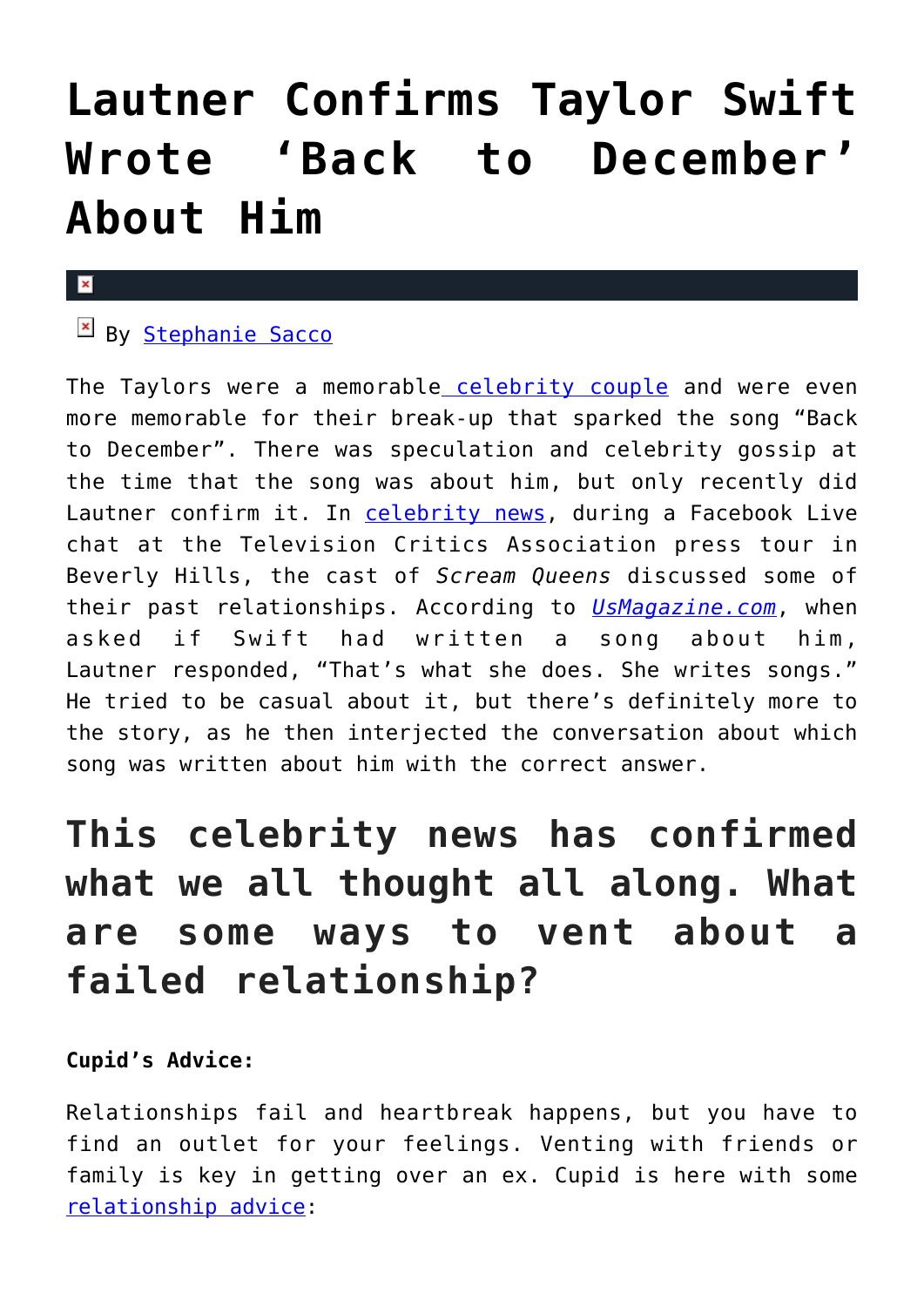**1. Diary:** Writing is a great way to cope with feelings and work through the problems in your relationship. It's also nice to not have anyone talking back or putting in their two cents; it's just you and your thoughts. Keeping a diary or journal can be very therapeutic.

**Related Link:** [Celebrity Break-Up: 'Twilight' Star Taylor](http://cupidspulse.com/85122/twilight-taylor-lautner-celebrity-break-up-marie-avgeropoulos/) [Lautner Splits from Marie Avgeropoulos](http://cupidspulse.com/85122/twilight-taylor-lautner-celebrity-break-up-marie-avgeropoulos/) 

**2. Therapy:** There's no shame in getting professional help to talk about your issues. Sometimes it's too much for an average person to handle, and you need some real guidance. Even just retail therapy can help you move on in a healthier manner.

**Related Link:** [Celebrity News: Calvin Harris Goes Off on Ex](http://cupidspulse.com/112294/celebrity-news-calvin-harris-goes-off-ex-taylor-swift-twitter/) [Taylor Swift on Twitter](http://cupidspulse.com/112294/celebrity-news-calvin-harris-goes-off-ex-taylor-swift-twitter/)

**3. Closure:** Putting the relationship to bed and removing all belongings and mementos of the past can improve your mood. You don't have to vent all the time, but just take the time to clear your mind and discard all personal and shared items. It will ultimately create a feeling of closure.

**How do you discuss your failed relationships? Comment below!**

# **[5 Celebrity Couples We Want](https://cupidspulse.com/112675/celebrity-couples-we-want-to-reunite/) [to Reunite](https://cupidspulse.com/112675/celebrity-couples-we-want-to-reunite/)**

 $\mathbf{x}$ 

 $\mathbb{E}$  By [Katie Gray](http://cupidspulse.com/105088/katie-gray/)

We love it when our favorite stars become a [celebrity couple.](http://cupidspulse.com/celebrity-relationships/long-term-relationships-flings/) However, sometimes th[e celebrity relationship](http://cupidspulse.com/celebrity-relationships/long-term-relationships-flings/) doesn't last and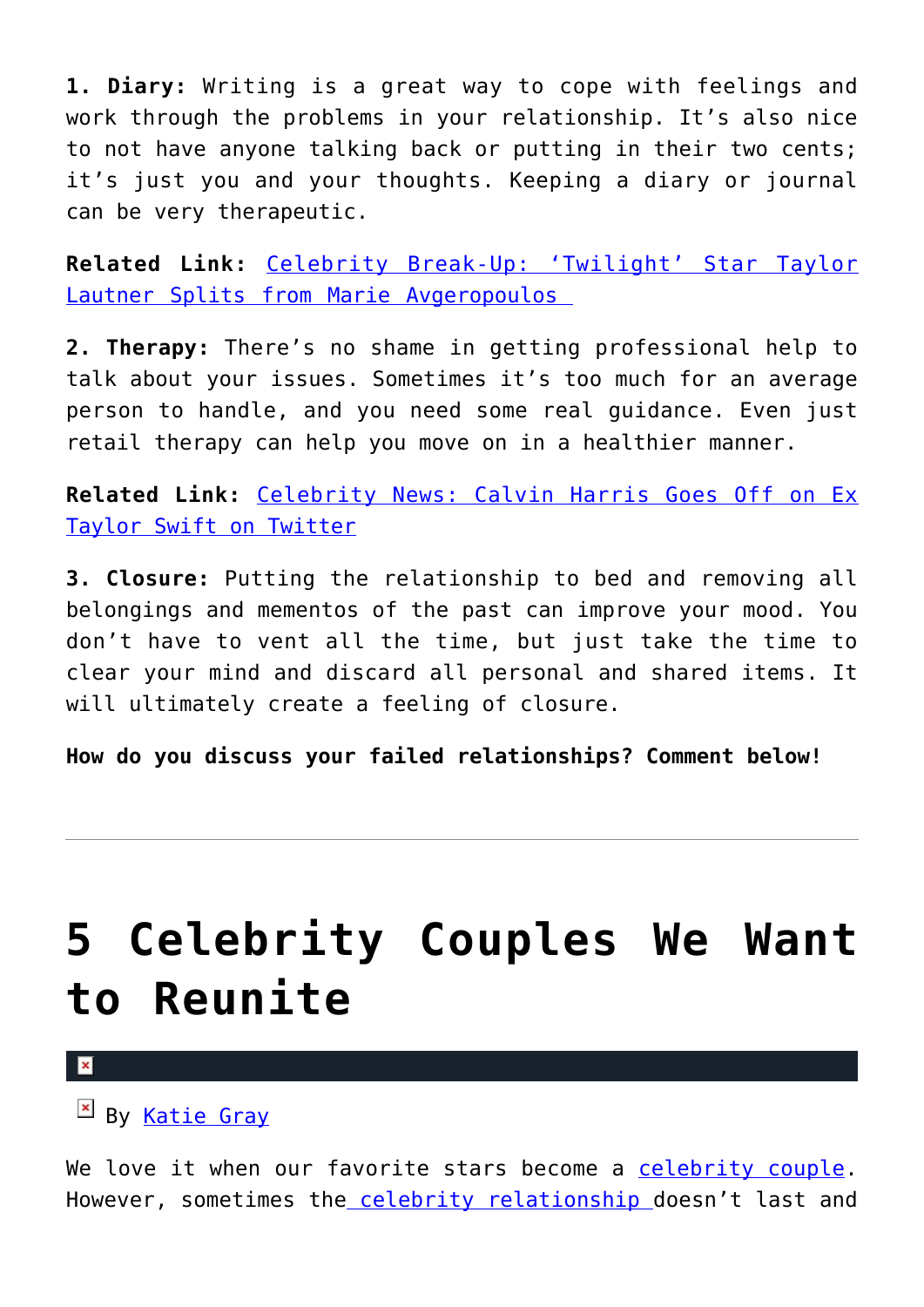they have to go their separate ways. Some of our favorite celebs even had [celebrity weddings a](http://cupidspulse.com/celebrity-relationships/wedding-engagement/)nd children together. That doesn't mean we can't remember the good memories though. Here's to nostalgia and wishful thinking!

## **Cupid has compiled the five celebrity couples we want to reunite:**

**1. Miranda Lambert & Blake Shelton:** They were the cutest country couple! Miranda Lambert and Blake Shelton are both country music artists, singers and songwriters. They were a match made in heaven. Their celebrity wedding was beautiful and we loved it when they performed songs together. Sadly, they got divorced. However; they left us with a lot of great music!

**2. [Taylor Swift](http://cupidspulse.com/86081/taylor-swift/) & Taylor Lautner:** Who could forget Taylor and Taylor? People loved to joke that if they got married, their names would both be Taylor Lautner. The singer, Taylor Swift, and the actor, Taylor Lautner were a pretty pair. They even participated in the film *Valentine's Day* together, and it was awesome. Sometimes young love doesn't last though, but it was fun while it lasted!

#### **Related Link:** [Celebrity Couples Saving The Earth](http://cupidspulse.com/111569/celebrity-couples-saving-earth-2/)

**3. [Selena Gomez](http://cupidspulse.com/89073/selena-gomez/) & [Justin Bieber:](http://cupidspulse.com/87039/justin-bieber/)** Remember the height of the Bieber Fever? Pop singers Selena Gomez and Justin Bieber were a hot item. Their relationship took several twists and turns in the media. Fans loved that they were together. Even though the celebrity relationship ended in a break-up, they still have respect for one another and are proud when the other person accomplishes something. Luckily, they've both come out with catchy songs for us to jam to!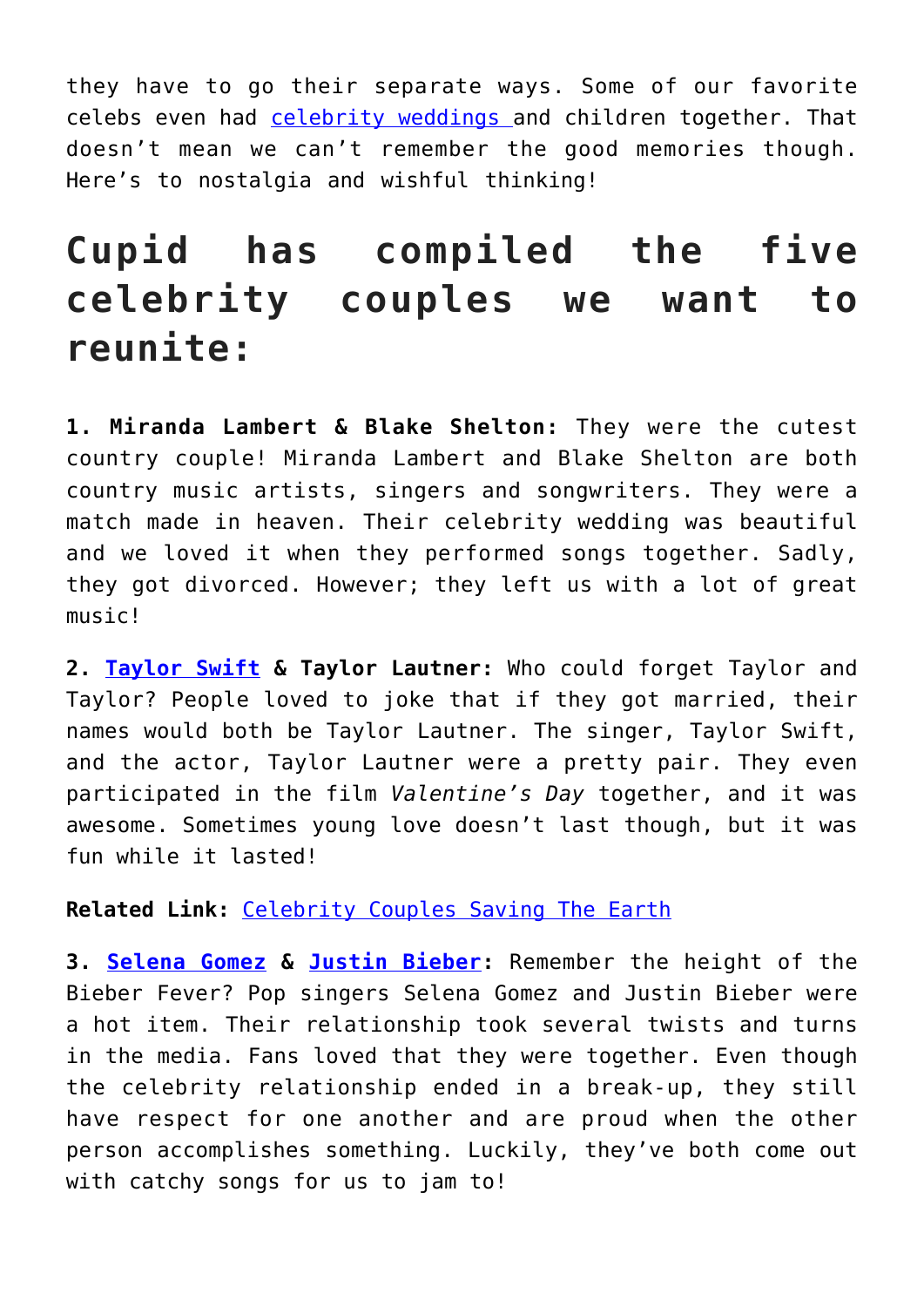**4. [Reese Witherspoon](http://cupidspulse.com/87698/reese-witherspoon/) & Ryan Phillippe:** Reese Witherspoon is America's Sweetheart. When she met Ryan Phillippe while they starred in the cult classic film, *Cruel Intentions*, they hit it off. He attended her birthday party and she said to him, "Are you my present?" So cute! They had a celebrity wedding and have two children together. Sometimes good things come to an end so better things can fall together. They both co-parent as a family unit and have moved on. However; they were the 'it' couple for several years.

**Related Link:** [Bigger Is Better: Top 6 Celebrity Couple](http://cupidspulse.com/112312/celebrity-couple-engagement-rings/) [Engagement Rings](http://cupidspulse.com/112312/celebrity-couple-engagement-rings/)

**5. Gisele Bundchen & [Leonardo DiCaprio](http://cupidspulse.com/89065/leonardo-dicaprio/):** Gisele Bundchen is the highest paid supermodel in the world. She was also famously a Victoria's Secret angel. When she dated, Hollywood heartthrob, Leonardo DiCaprio, it was the most beautiful couple ever. He is known for dating supermodels but their relationship actually lasted a few years. The pair remain good friends though. When she gave birth to her babies with Tom Brady, he even sent her a gift. See, sometimes you can be friends with your ex-partner!

**What celebrity couples do you want to reunite?**

# **[Celebrity Break-ups of 2015](https://cupidspulse.com/97014/celebrity-break-ups-of-2015/)**

 $\pmb{\times}$ 

 $\pmb{\times}$ 

Page 1 of 21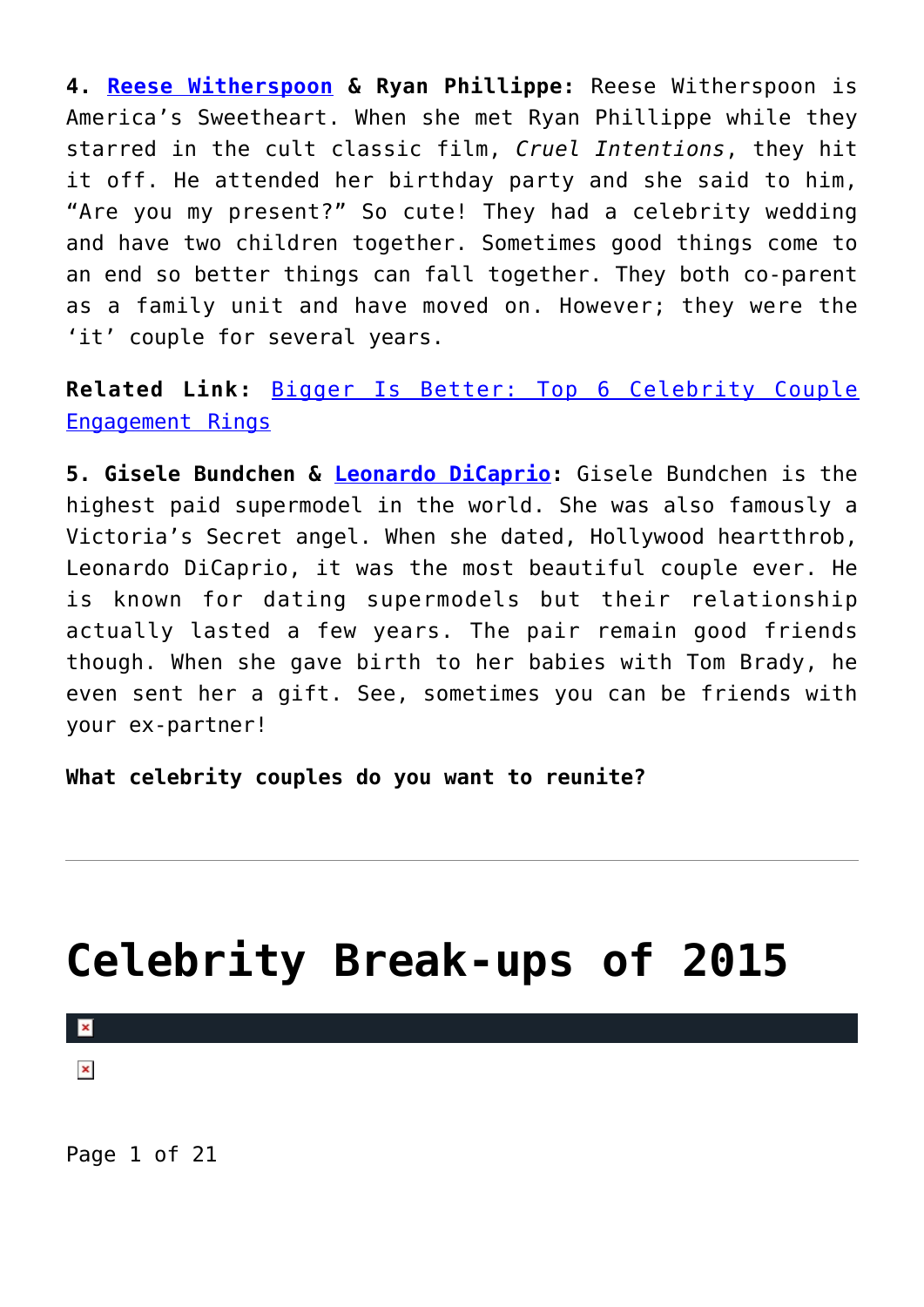

Gwen Stefani and Gavin Rossdale

This musical duo surprised everyone when they announced their celebrity divorce on August 3rd. They've promised to keep things amicable and co-parent their three sons together. Photo: Albert L. Ortega / PR Photos

**[Celebrity Break-Up:](https://cupidspulse.com/85122/twilight-taylor-lautner-celebrity-break-up-marie-avgeropoulos/) ['Twilight' Star Taylor](https://cupidspulse.com/85122/twilight-taylor-lautner-celebrity-break-up-marie-avgeropoulos/) [Lautner Splits from Marie](https://cupidspulse.com/85122/twilight-taylor-lautner-celebrity-break-up-marie-avgeropoulos/) [Avgeropoulos](https://cupidspulse.com/85122/twilight-taylor-lautner-celebrity-break-up-marie-avgeropoulos/)**

×

 $By$  Maggie Manfredi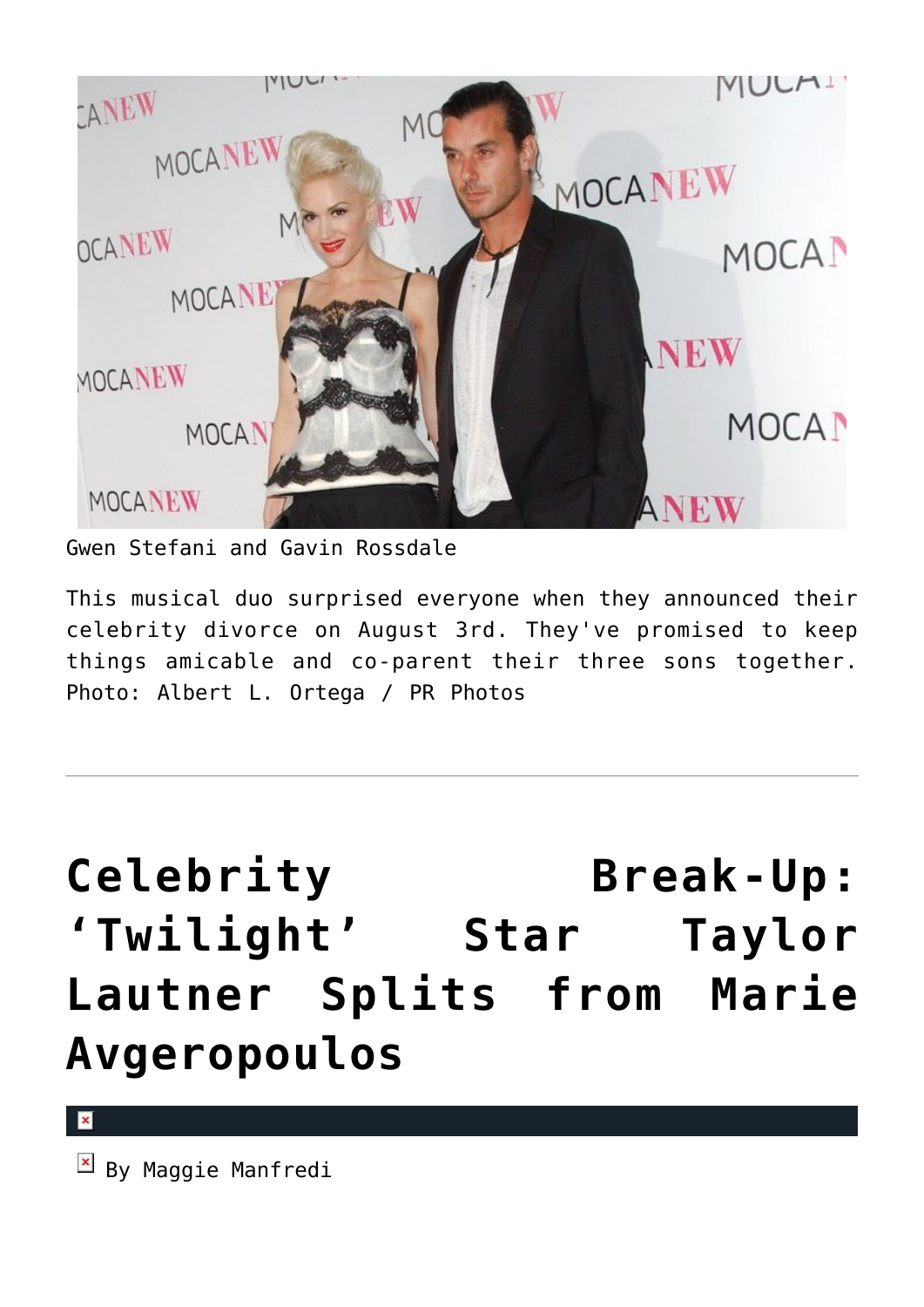Taylor Lautner is single again, ladies! According to *[UsMagazine.com,](http://www.usmagazine.com/celebrity-news/news/taylor-lautner-marie-avgeropoulos-break-up-2015151)* the *Twilight* star and his girlfriend Marie Avgeropoulos are now celebrity exes after over a year of being together. The couple met on the set of *Tracers* in the summer of 2013. A source said the celebrity break-up was amicable, but the young starlets never announced their relationship publicly in the first place. Lautner has a short list of other celebrity exes who were also his costars, including Lily Collins and Taylor Swift.

**We find out about celebrity breakups through the tabloids, but most of us have to announce our splits to family and friends. What are three different ways to announce that your relationship is over?**

**Cupid's Advice:** 

It's not hard to find out about a celebrity break-up because it's splashed all over pop culture magazines and blogs. For most of us though, we have to find a way to tell our family and friends about what went down. Cupid has some advice on how to share the bad news:

**1. Talk to people you trust:** If you want to share the news but only to your closest loved ones, do so directly. Simply sit them down and tell them what happened with as much detail as you prefer. Those who care about you will listen and stand by you as you take the next steps in your life. They may even have some valuable pieces of love advice!

**Related Link:** ['The Bachelor' Host Chris Harrison Says He "Had](http://cupidspulse.com/85071/the-bachelor-host-andi-dorfman-josh-murray-breakup/) [No Clue" Andi Dorfman & Josh Murray Would Break Up](http://cupidspulse.com/85071/the-bachelor-host-andi-dorfman-josh-murray-breakup/)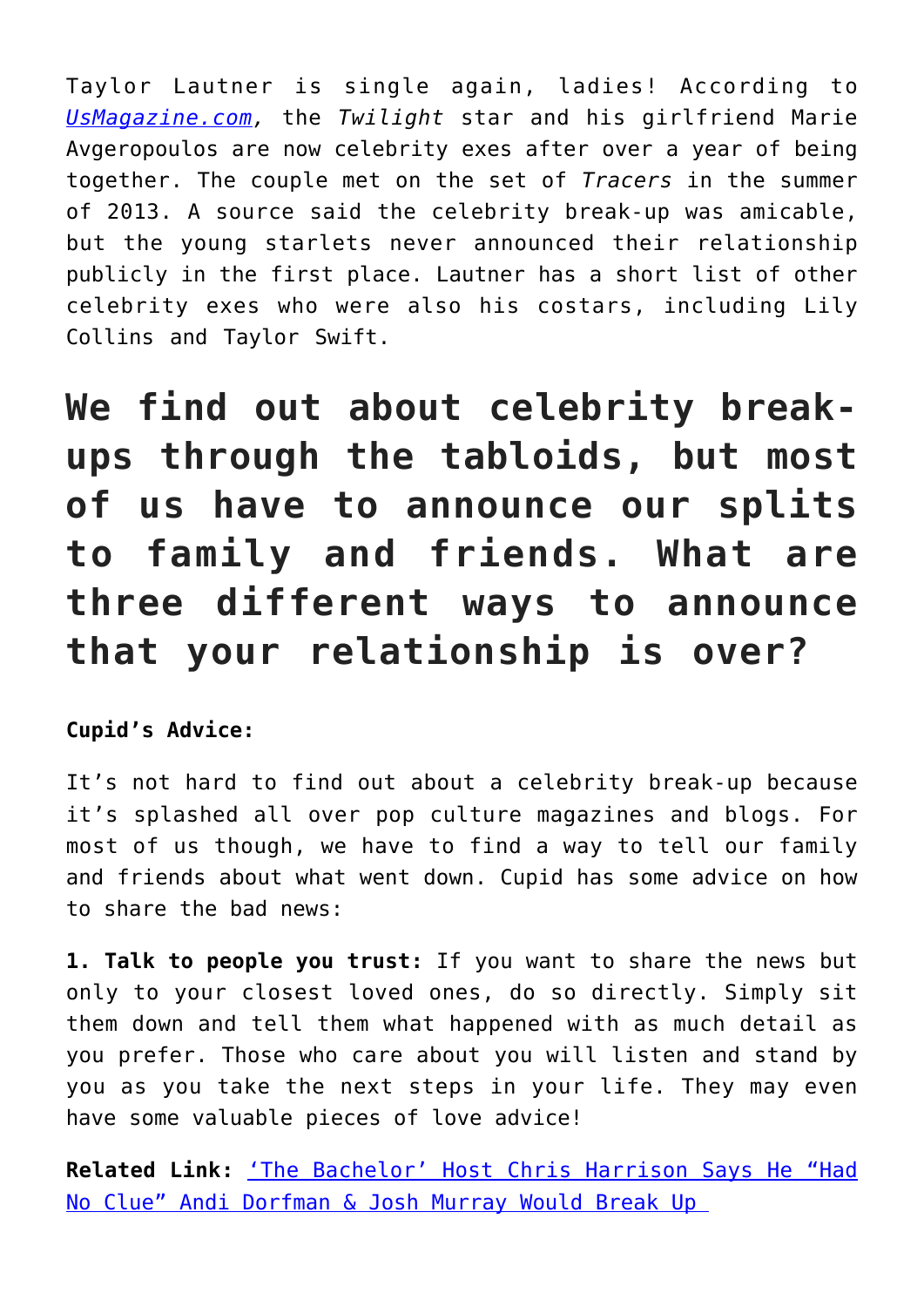**2. Take to social media:** Unfortunately or fortunately, depending on your outlook, we are a society that shares a lot online. So, when you feel good about it, change that relationship status or turn that profile picture into a proud selfie.

**Related Link:** [Tom Arnold Bashes Malin Akerman's Ex-Husband](http://cupidspulse.com/85067/tom-arnold-bashes-malin-akermans-ex-husband-celebrity-exes/) [Roberto Zincone](http://cupidspulse.com/85067/tom-arnold-bashes-malin-akermans-ex-husband-celebrity-exes/) 

**3. Let the news come out on its own:** If you don't want to announce your break-up, you don't have to. It is your life and your relationship, so move forward as you like. Those around you will naturally notice that you no longer hang out with your ex, and the news will be crystal clear without an awkward announcement.

**Who do you think Taylor Lautner's next celebrity love will be? Share your predictions below!**

# **[3 Celebrity Men Who Date](https://cupidspulse.com/82559/men-date-outside-spotlight/) [Women Outside of the](https://cupidspulse.com/82559/men-date-outside-spotlight/) [Spotlight](https://cupidspulse.com/82559/men-date-outside-spotlight/)**

#### $\pmb{\times}$

### By [Courtney Omernick](http://cupidspulse.com/105759/courtney-omernick/)

Many times we hear stories about the latest and greatest celebrity couple, but people rarely talk about celebrities who have gone "out of their way" to date "normal" people. Below is a list of a few male celebrities who have chosen to date women outside of the spotlight.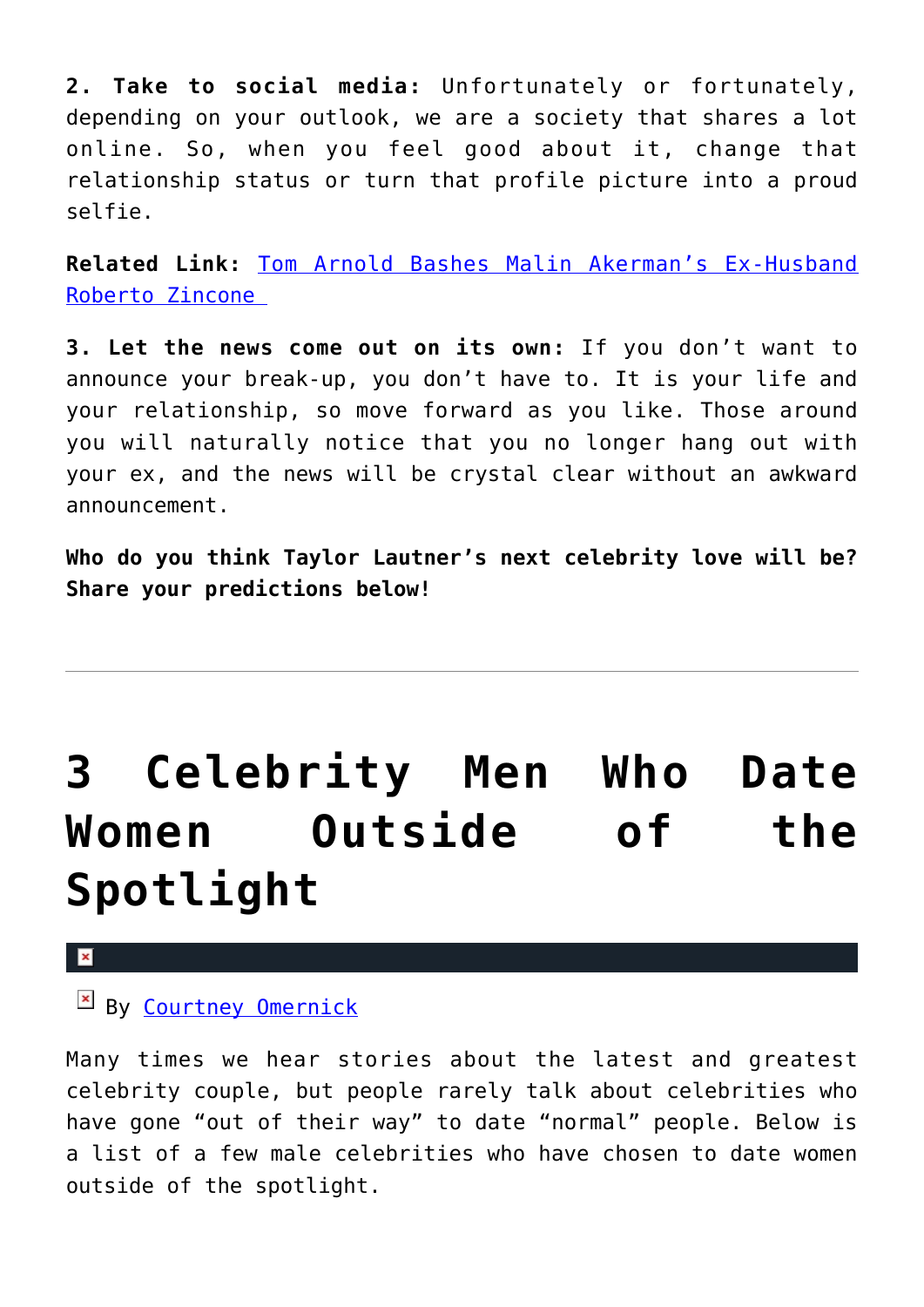**1. Louis Tomlinson:** The One Direction mega star decided to find his girlfriend outside of the celebrity world. It has been reported that Louis is currently dating Eleanor Calder, a student at the University of Manchester and former Hollister floor model.

**Related:** [Jennifer Lopez Reveals Ben Affleck Was Her "First Big](http://cupidspulse.com/82508/jennifer-lopez-reveals-ben-affleck-was-her-first-big-heartbreak/) [Heartbreak"](http://cupidspulse.com/82508/jennifer-lopez-reveals-ben-affleck-was-her-first-big-heartbreak/)

**2. Taylor Lautner:** The *Twilight* star is currently dating Marie Avegeropoulos. While Marie isn't well known, she does star in the CW show, *The Hundred,* which premiered in March 2014.

**Related:** [Find Out Why Kris Jenner Is 'Livid' at Bruce Jenner](http://cupidspulse.com/82365/find-out-why-kris-jenner-livid-bruce-jenner/)

**3. Tom Felton:** The famous *Harry Potter* star fell in love with his current girlfriend while acting in the major film series. Jade Olivia met Tom on set as she was the film's stunt coordinator assistant.

**What other celebrity men are dating women outside of the spotlight? Comment below!**

# **[The Ex Factor: Songs After](https://cupidspulse.com/77219/the-ex-factor-songs-after-heartbreak/) [Heartbreak](https://cupidspulse.com/77219/the-ex-factor-songs-after-heartbreak/)**

 $\mathbf{R}$ 

 $\pmb{\times}$ 

Page 1 of 10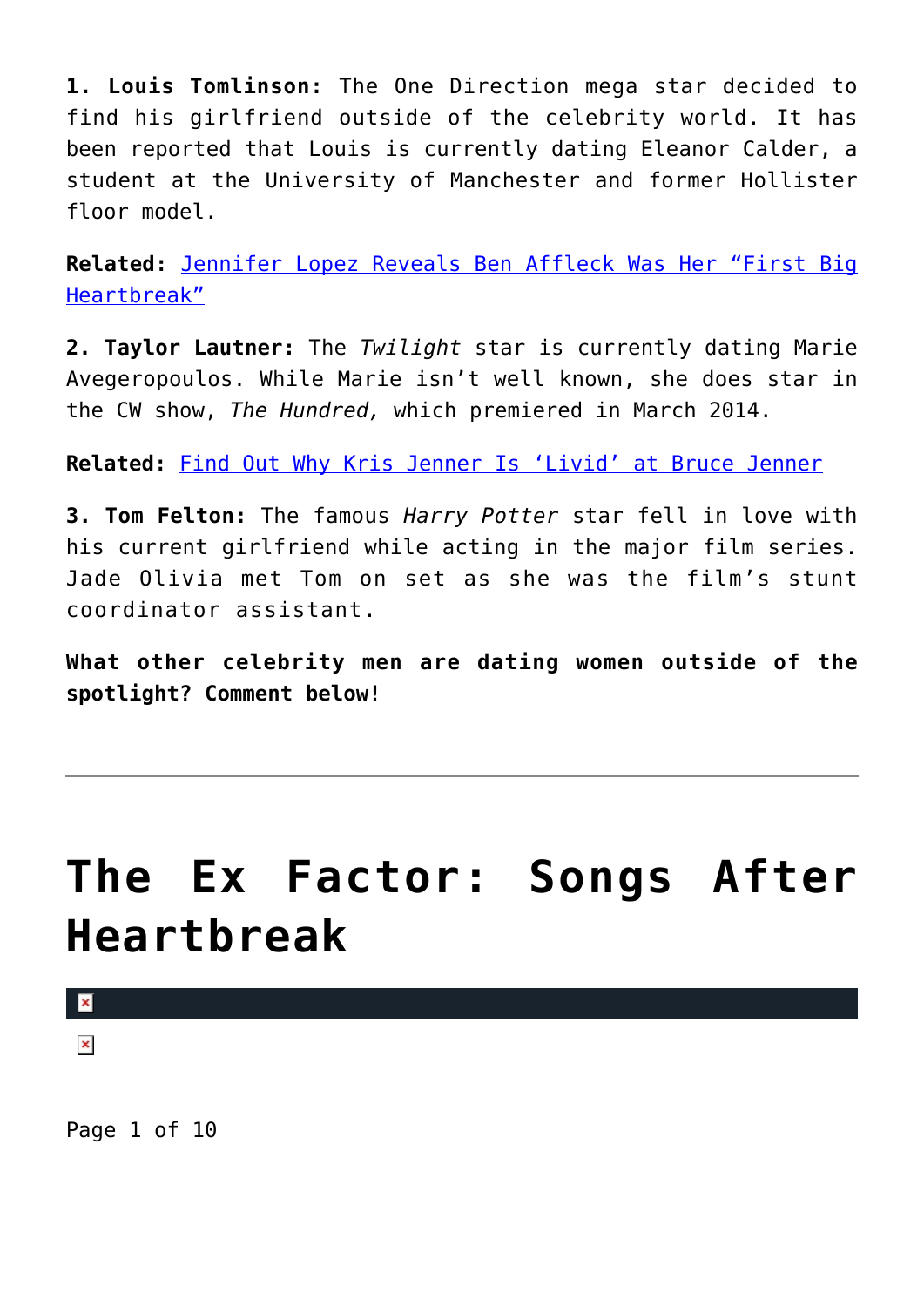

Paula Patton and Robin Thicke

Thicke attempted to win back his estranged wife with an emotional ballad off of his new album. "Get Her Back" is dripping with grovel as the crooner begs his ex to forgive him after his cheating scandal. Photo: David Gabber / PR Photos

# **[Why Are Women Addicted to](https://cupidspulse.com/43360/why-women-addicted-to-twilight/) [Twilight?](https://cupidspulse.com/43360/why-women-addicted-to-twilight/)**

 $\pmb{\times}$ 

 $\boxed{\times}$  by Dr. Niloo Dardashti for GalTime.com

NYC Psychologist Deconstructs the Allure of the Twilight Series

About ten years ago, Stephanie Meyer had a dream which inspired her to write one of the most esteemed series ever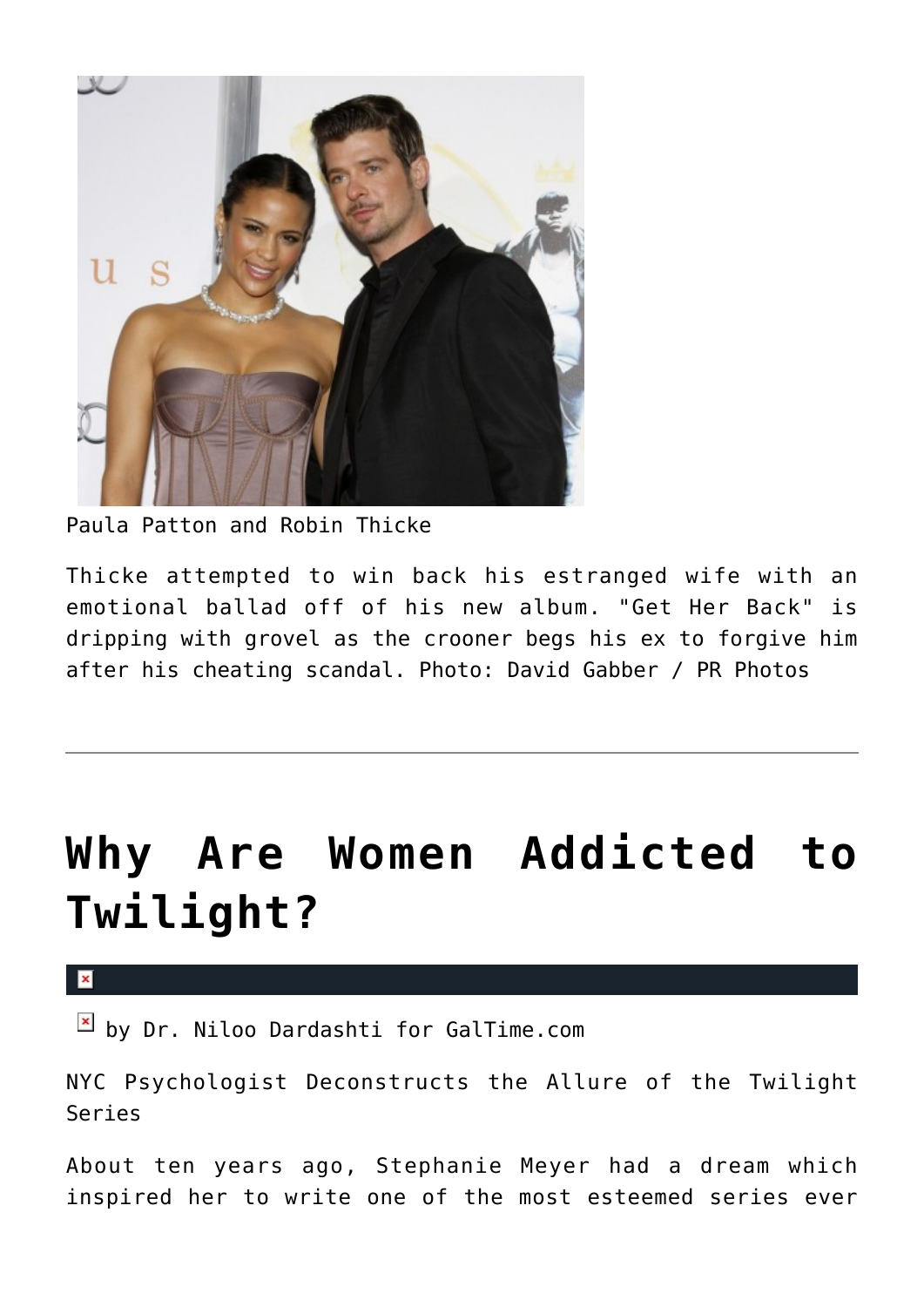created. One could say that Meyer tapped into a collective unconscious of the female psyche, appealing to both adolescent girls and their grandmothers alike. *Twilight* is now over a \$6 billion franchise. But what draws so many women to vampires and werewolves that make them borderline obsessed with it?

Now, The Twilight Saga is nearly a \$6 billion franchise. Sales of the series' books have eclipsed those of Harry Potter, and its newest installment has already grossed nearly \$600 million. But what is the Twilight allure really about? What draws so many women to report being "addicted" to the saga and appear to be borderline obsessed with it?

As a couples therapist and psychologist who is fascinated with pop culture phenomena and the underlying aspects involved in peoples' preoccupations, I created a documentary on this issue. Through a series of interviews with women and experts in the field of sex therapy and consciousness, and using Twilight as a vehicle for exploration, I ask classic questions that come up surrounding male-female dynamics: *What do women want? What do men want? What makes relationships work? How can we keep connection and passion alive in a relationship?*

Here is what I found out.

### **Women want connection and challenge**

Twilight appears to tap into a universal longing for a partner with whom one shares a deep, distinct connection. Through speaking to many women (both in session and for the documentary), it seemed that a major aspect that women yearn for in men is that he be accepting and attuned, while maintaining a sense of unpredictability and gently challenging her.

### **Women long for the first-love feeling**

While reading or watching Twilight, many women reported that they experienced memories of first loves and a longing for the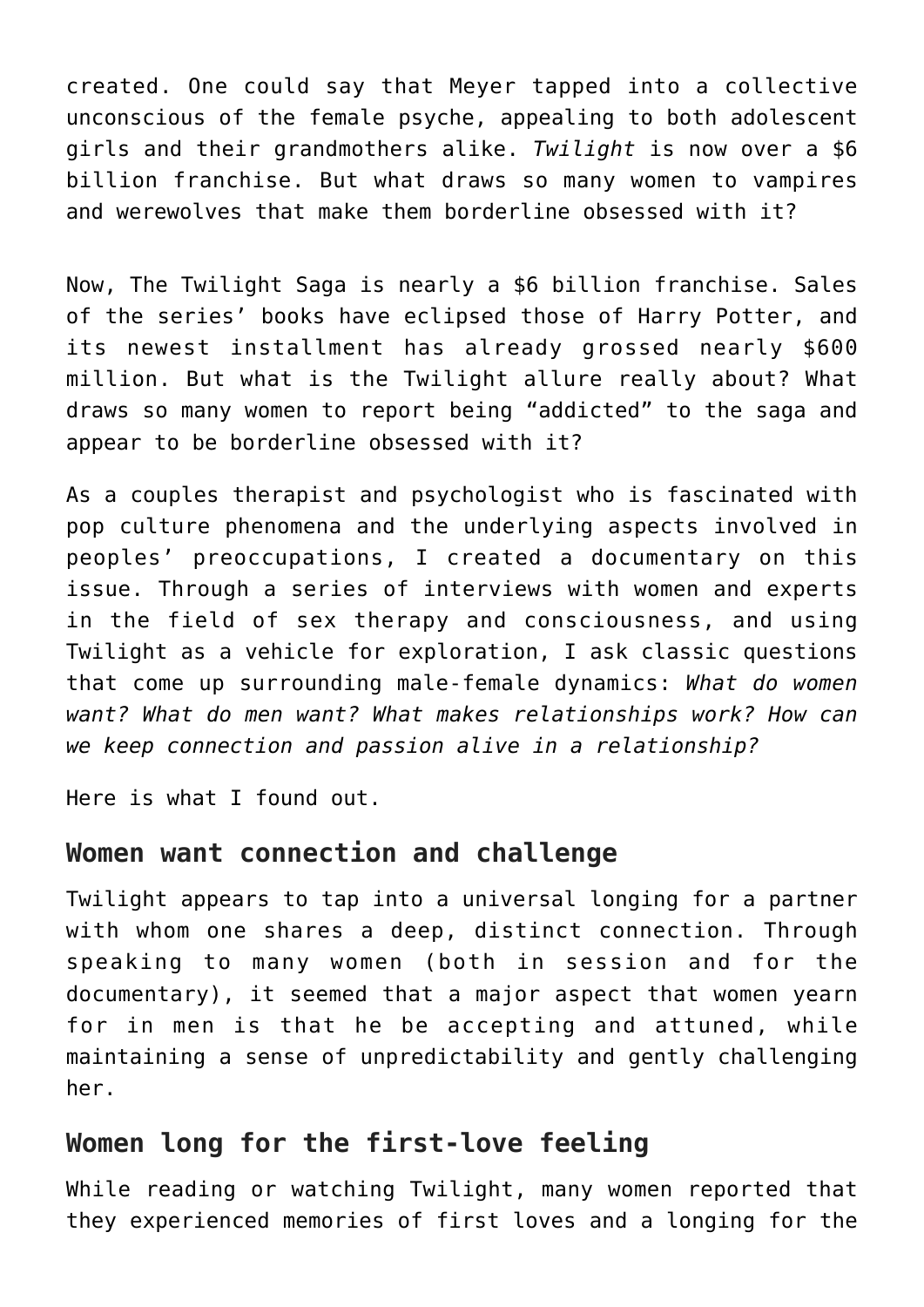intensity of feelings associated with a first love experience.

### **Foreplay still counts**

There was also a consistent draw to the sexual tension between Edward and Bella and many women expressed their paradoxical feelings of appreciation for women's sexual liberation while still nostalgic about a time when couples did not rush into sex, (thus lengthening the tension if you will). And we all know that by tension, we are also referring to most women's favorite part of sex: foreplay.

### **We see ourselves in others**

At the heart of the appeal of Twilight, we find that it triggers a fundamental longing to feel accepted and mirrored by an "other" and, in my opinion, a desire to accept oneself.

While the flourishing of a relationship takes consistent attention, effort, self-awareness, and an open heart, the issues that arise for many couples are timeless and often inevitable. *Into the Twilight Haze* attempts to deconstruct and explore several of these matters to help viewers discover different perspectives, offering concrete suggestions to men and women alike.

**Is any of this true for you? Why are you addicted to the series?**

# **[Bella and Edward Are Back in](https://cupidspulse.com/22361/twilight-saga-breaking-dawn-part-1-movie-review-bella-edward-vampires-kristen-stewart-robert-pattinson-taylor-lautner/) [Twilight Saga: 'Breaking Dawn](https://cupidspulse.com/22361/twilight-saga-breaking-dawn-part-1-movie-review-bella-edward-vampires-kristen-stewart-robert-pattinson-taylor-lautner/)**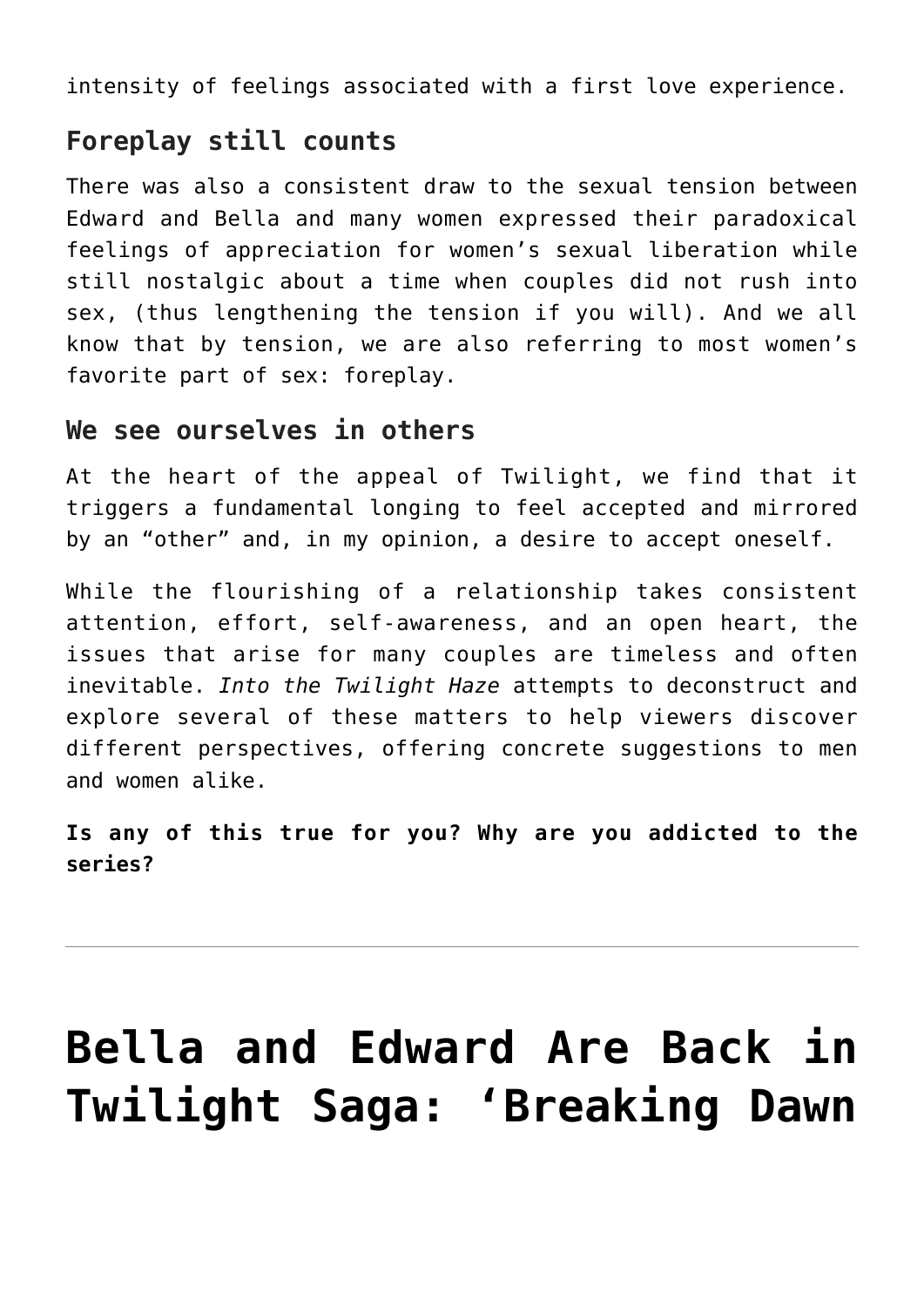# **[Part 1'](https://cupidspulse.com/22361/twilight-saga-breaking-dawn-part-1-movie-review-bella-edward-vampires-kristen-stewart-robert-pattinson-taylor-lautner/)**

#### $\overline{\mathbf{x}}$

 $\pmb{\times}$ 

The Twilight Saga is slowly, but surely, coming to an end. But don't start feeling sad too quickly, because the last book of the series, *Breaking Dawn,* is being broken into two movies. On November 18th, *Twilight Saga: Breaking Dawn Part 1* will bring Jacob (Taylor Lautner) and Edward (Robert Pattinson) fans together for a drama packed finale. After watching Bella (Kristen Stewart) decline Edward's proposal in *New Moon* just to accept it again in *Eclipse*, the long awaited wedding is here. On top of that, Bella becomes pregnant with a half human half vampire baby that poses threats to both the wolf pack and Cullen vampire family. Get excited!

#### **How do you know when it's time to say "yes" to a marriage proposal?**

#### **Cupid's Advice:**

It can be tough to really *know* when you're ready to marry someone you've been dating. The step between partners and spouses is a big one. Cupid has some things to consider:

**1. Are you in love?:** If you're truly in love with your partner, it may be time to make it official. If you have doubts, it's probably best to wait it out a while.

**2. Why not?:** If you're not getting married because of a reason like financial issues, chances are you're not ready. Go with both your gut and your heart.

**3. It's just a ring:** Saying "yes" to a proposal doesn't mean you'll be signing a wedding certificate the next day. If the love is there, say "yes" and continue working on your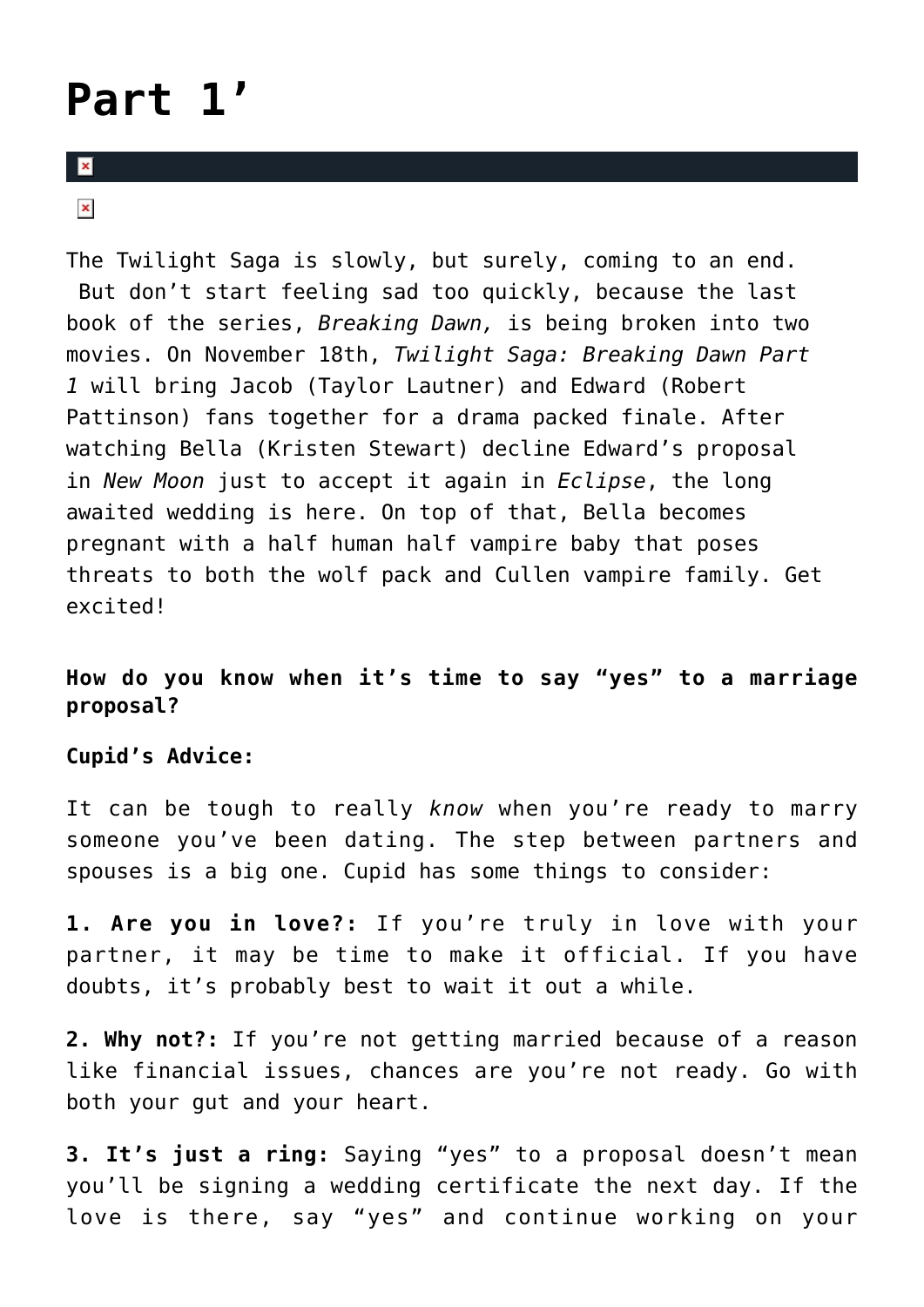relationship. If you change your mind, call the wedding off. It's not preferable, but at least the option is there.

**Have you ever said "no" to a marriage proposal? Share your experiences below.**

# **[Taylor Swift is Single and](https://cupidspulse.com/6620/taylor-swift-is-single-and-scared-of-being-in-wrong-relationship/) [Scared of Being in Wrong](https://cupidspulse.com/6620/taylor-swift-is-single-and-scared-of-being-in-wrong-relationship/) [Relationship](https://cupidspulse.com/6620/taylor-swift-is-single-and-scared-of-being-in-wrong-relationship/)**

 $\mathbf x$ 

 $\boxed{\times}$  Country crooner Taylor Swift has dated her share of Alisters, including Joe Jonas, John Mayer, and *Twilight*'s Taylor Lautner. The singer is now connected to the always handsome actor Jake Gyllenhaal. However, according to the December issue of *Allure* and *[Us Weekly,](http://www.usmagazine.com/healthylifestyle/news/taylor-swift-has-phobia-about-being-in-the-wrong-relationship-20101611)* America's sweetheart is terrified of being in the wrong relationship. "I used to think there were all these rules for making people like you," said Swift. "I was filled with advice! I'd tell my friends things like, 'Don't accept that apology! That isn't sincere!' or 'He hung out with his ex-girlfriend? Get rid of him.' But love is never that simple."**How do you know if you're in a bad relationship?**

### **Cupid's Advice:**

If you think you're in a bad relationship, you probably are. Here are a few signs that it may be time to move on:

**1. Just friends:** If you're starting to feel that you and your partner were better off as friends, the feeling is probably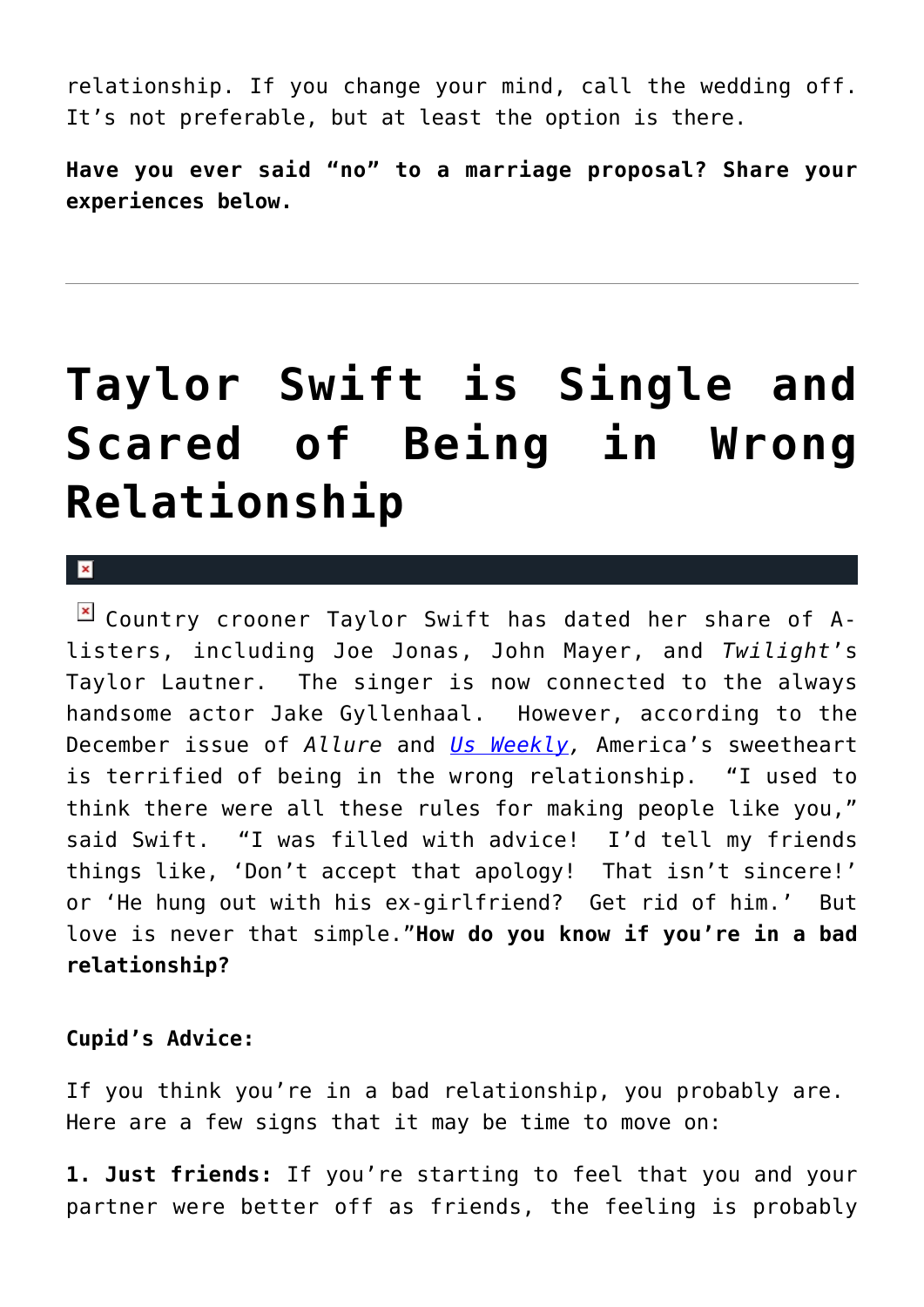mutual. Friends with benefits may be fun for the time being, but it's not a replacement for a relationship.

**2. Nothing in common:** It's fun to date someone who has a unique hobby or interest that you know nothing about. Learning new things can keep a relationship exciting. However, if their interests and priorities are keeping you apart more than together, your relationship may be doomed for failure.

**3. Clashing values:** Personal beliefs on issues such as politics, religion or even finances are possible deal breakers. Beware of these relationship red flags.

# **[Taylor Swift is Careful About](https://cupidspulse.com/5077/taylor-swift-is-careful-about-love/) [Love](https://cupidspulse.com/5077/taylor-swift-is-careful-about-love/)**

 $\mathbf{x}$ 

 $\boxed{\times}$  After a hectic couple of years, Taylor Swift graces the cover of *Glamour* Magazine looking like a new, more mature woman. And why not? In the past couple of years, the 20 year-old singer has had to deal with everything from a breakup with actor Taylor Lautner to Kanye West's infamous interruption at the 2009 VMAs. *[HollyScoop](http://www.hollyscoop.com/taylor-swift/taylor-swift-ive-been-careful-and-careless-in-love_25312.aspx)* reports that Swift was especially open about her love life in her interview with *Glamour*, where she said, "I don't seem to have any real strategy or pattern when it comes to love… At times I've been really guarded and careful and afraid to trust someone. But other times, you want to jump in headfirst… I've been careful in love. I've been careless in love. And I've had adventures I wouldn't trade for anything." To hear even more of her honest opinions about life and love, check out Swift's new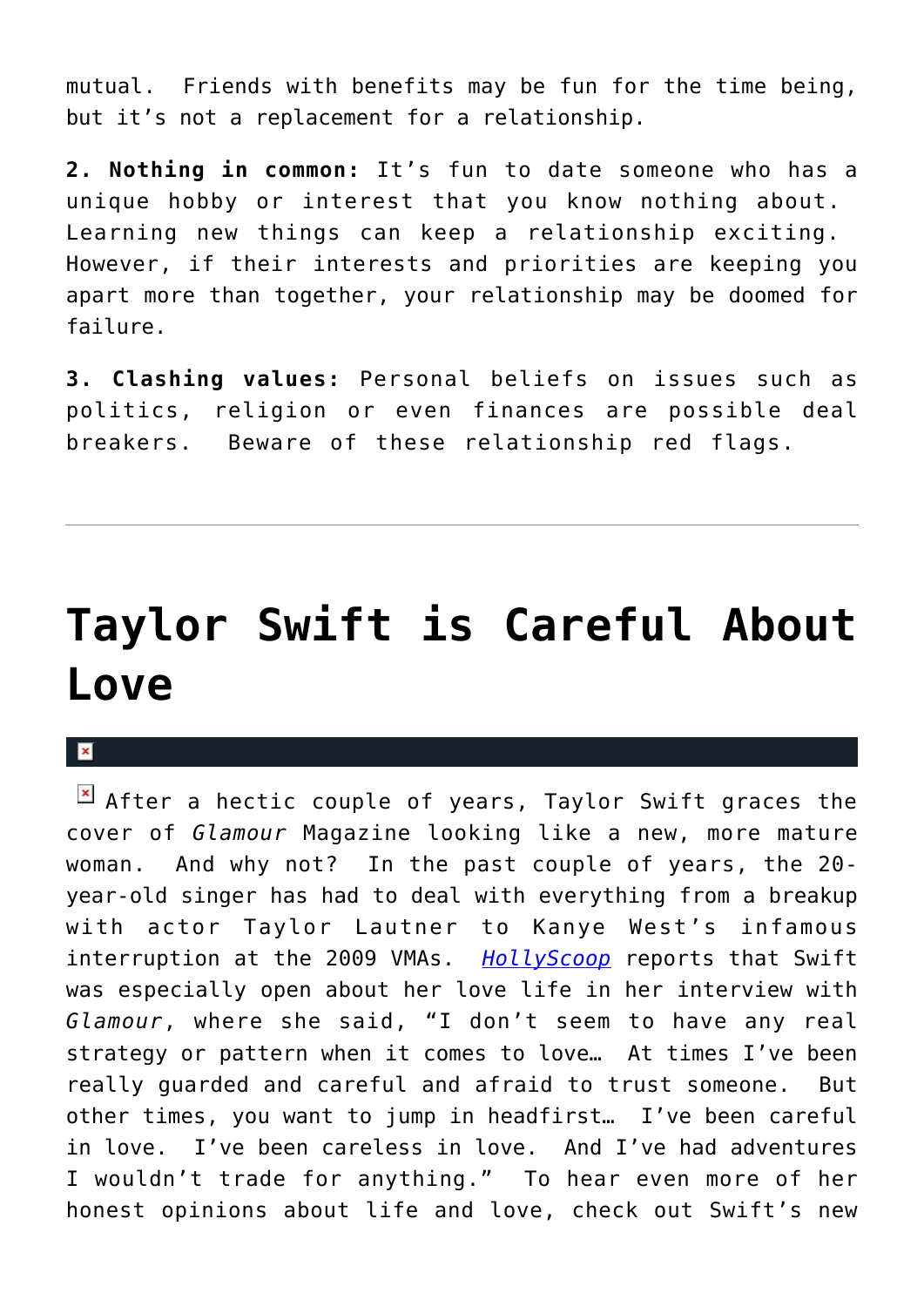album *Speak Now*, out October 25.

#### **Can being too cautious hurt your chances at love?**

#### **Cupid's Advice:**

Past experiences can teach us to be wary of love, but being overly cautious might lead to missing out on great experiences. Cupid has some ideas about why you should never lose your childish enthusiasm:

**1. Have no regrets:** Taking chances when it comes to love means giving it your all and not holding back. If you're too afraid to go for it, you might regret it for the rest of your life. If things don't end up working out, at least you know you tried.

**2. Make a good impression:** Being overly hesitant might give the opposite sex the impression that you're guarded or indifferent. Show you're willing to take risks so people know that you're dedicated to finding love.

**3. Don't miss out:** Let's face it: by playing it safe, you're missing out on all the fun! You know those "adventures" Taylor Swift talks about? They're what makes life exciting, so go ahead and take a chance!

# **['Twilight Saga: Eclipse,'](https://cupidspulse.com/820/movie-preview-twilight-sage-eclipse/) [Featuring Robert Pattinson,](https://cupidspulse.com/820/movie-preview-twilight-sage-eclipse/)**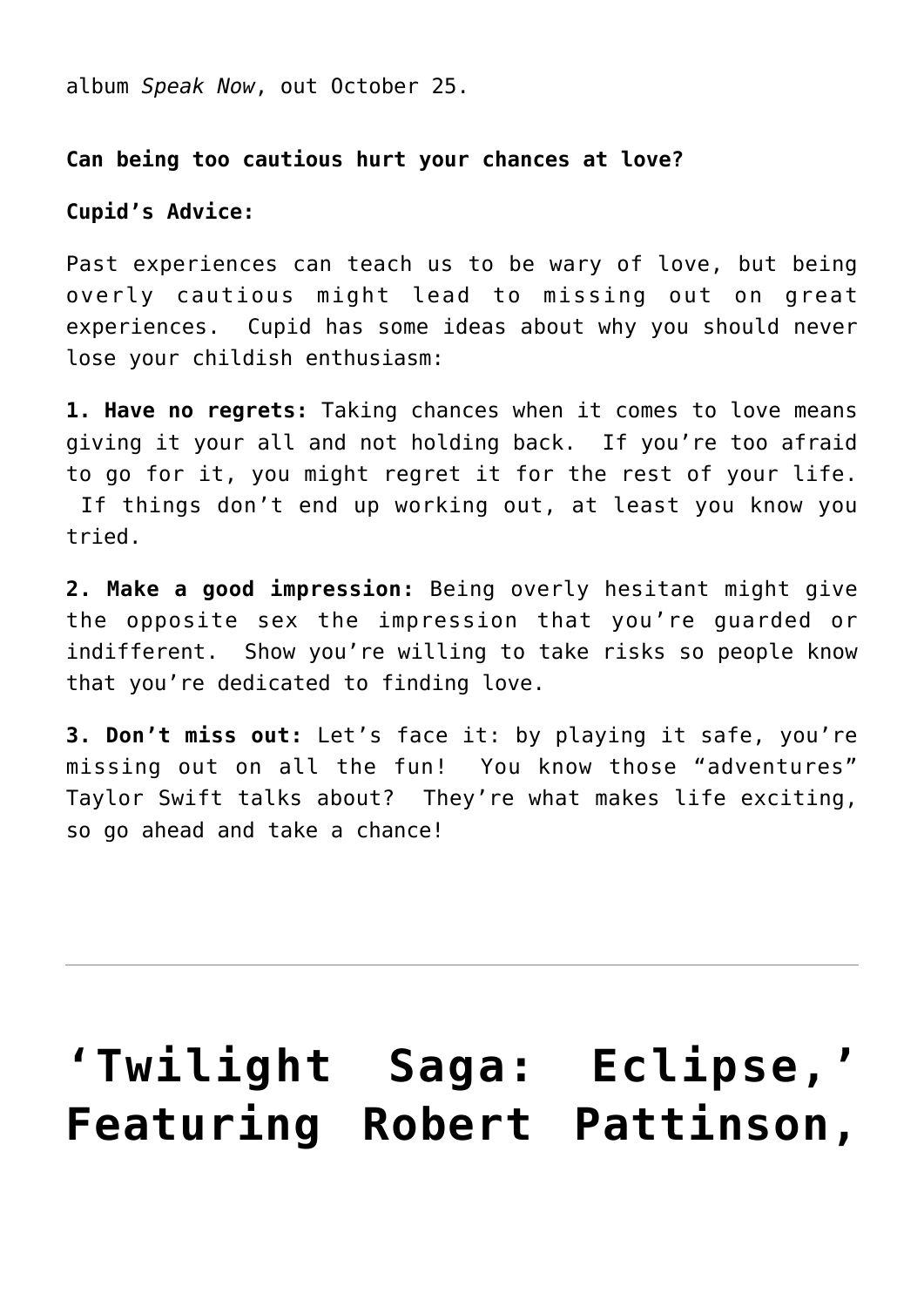# **[Kristen Stewart & Taylor](https://cupidspulse.com/820/movie-preview-twilight-sage-eclipse/) [Lautner](https://cupidspulse.com/820/movie-preview-twilight-sage-eclipse/)**

 $\mathbf x$ 

### $\pmb{\times}$

The *Twilight Saga*'s new movie, *Eclipse,* opens on Wednesday, June 30. The third installment of the series involves Bella (Kristen Stewart) in the middle of a constant struggle between her love for vampire, Edward (Robert Pattinson) and best friend, werewolf Jacob (Taylor Lautner). Add the action of a redheaded vampire, Victoria, who wants Bella dead to the mix, and you have the perfect summer blockbuster.

#### **Is there a way to avoid being in love with two people?**

#### **Cupid's Advice:**

Bella, a mortal with her heart being pulled in two separate directions, finds the life choices she makes can have devastating consequences. Cupid has some helpful pointers to help avoid a love triangle:

**1. Focus on one:** By staying involved with the love of your life, you have less of a chance of adding another love to the mix.

**2. Discover what's missing:** If you find your hearts tempted towards loving another, it might be because your current relationship has something lacking. Talk to your partner to figure out what's missing.

**3. Love is what it is:** If you've done everything in your power to prevent finding spark outside of your relationship, but still find yourself caught between two hearts, you need to make a decision for one or the other, and stick with it.